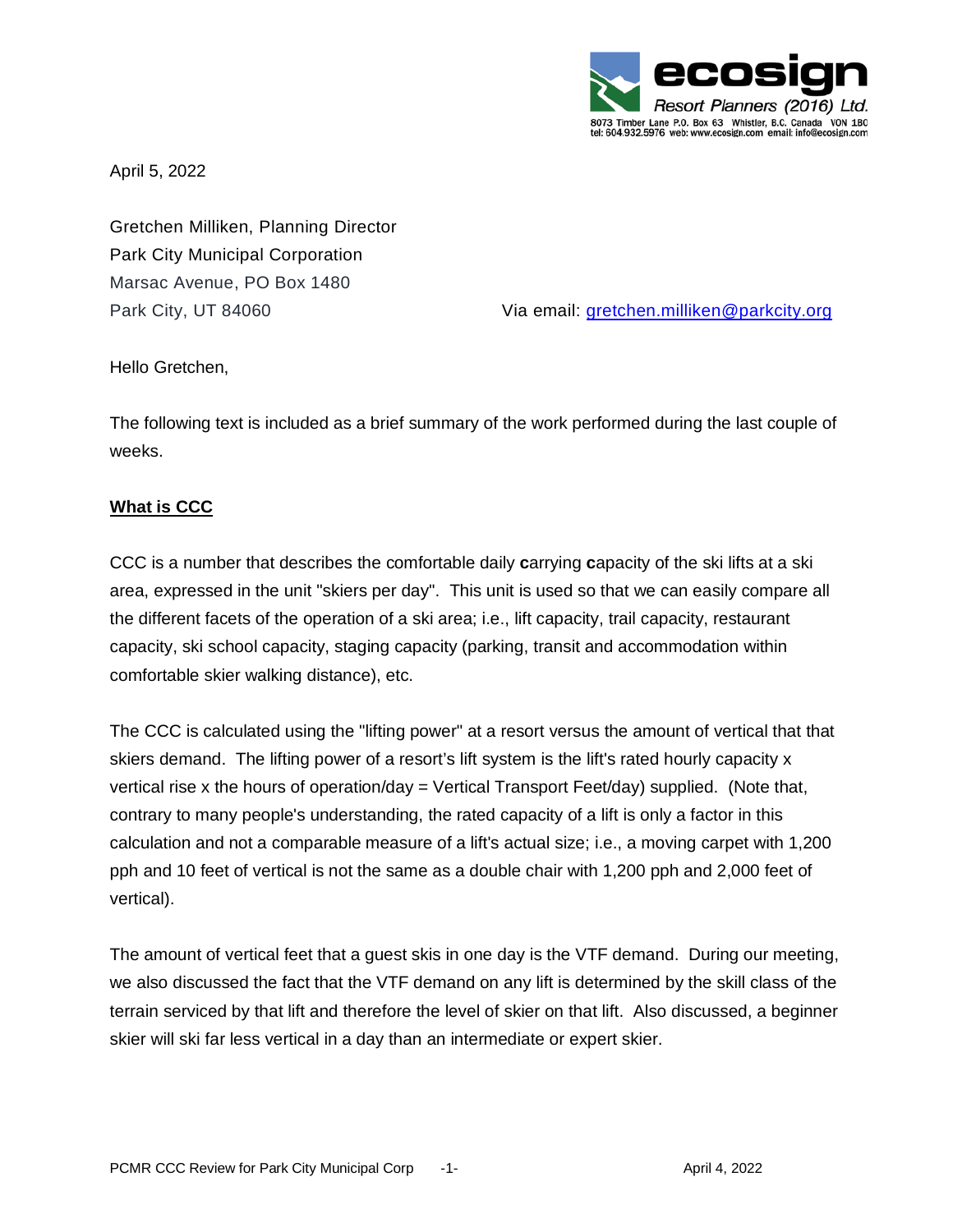

Each lift's CCC (in skiers per day) is a simple calculation of VTF supplied in a day divided by average VTF demanded by each skier on that lift. Adjustments are then made to account for loading inefficiencies and lift stops (generally in the 5-15% range), as well as the use of that lift exclusively for transportation of skiers from one part of a mountain to the other (i.e., base area lifts moving large numbers of people out of the base area and into the central mountain).

# **Overview of Park City Mountain/SE's CCC Calculations**

As mentioned in our discussions, both Ecosign and SE use similar methods to model and calculate the comfortable, daily lift capacity at a ski area. It should be noted that CCC (Comfortable Carrying Capacity), SCC (Skier Carrying Capacity) or SAOT (Skiers At One Time) are similar measures of the same thing used by different ski resort planning consultants. The CCC at a ski area is a number used to estimate the theoretical capacity of a ski area when all guests are receiving the experience they desire (i.e., getting the number of runs in that they desire and waiting in lift lines for an acceptable amount of time).

In the memo of 2022.02.28, PCM correctly states that the CCC..... *"is not a visitation metric or cap on the number of daily visitors."* As discussed with PCMC (Park City Municipal Corporation), the CCC, while sometimes related to the number of skiers that the ski area would like to allow on the mountain to maintain a good skier experience, does not determine the actual number of skiers on the mountain (i.e., business levels). For example, some ski areas regularly operate at levels well below their CCC in order to provide a superior ski experience and almost all ski areas operate at levels below their CCC during early season, late season, and midweek. Also as discussed, at Park City, as at some other large resorts, the business levels seem to be more determined by the capacity of the base areas (arrival by accommodation, parking, and transit) rather than the lift capacity on the mountain.

While the general methodology to calculate the CCC is quite similar between Ecosign and SE, the exact planning parameter numbers are slightly different and, therefore, the task set before us was to confirm for PCMC that the CCC calculations performed by SE were in general conformity to that methodology. Ecosign did this by examining the calculations, as shown in the 2 spreadsheets provided by PCMR (Park City Mountain Resort). This is assuming that all of the lift specifications were correct, but we more closely examined the adjustments for transportation and lift loading efficiencies, as well as the relative levels of VTF demand in each lift pod.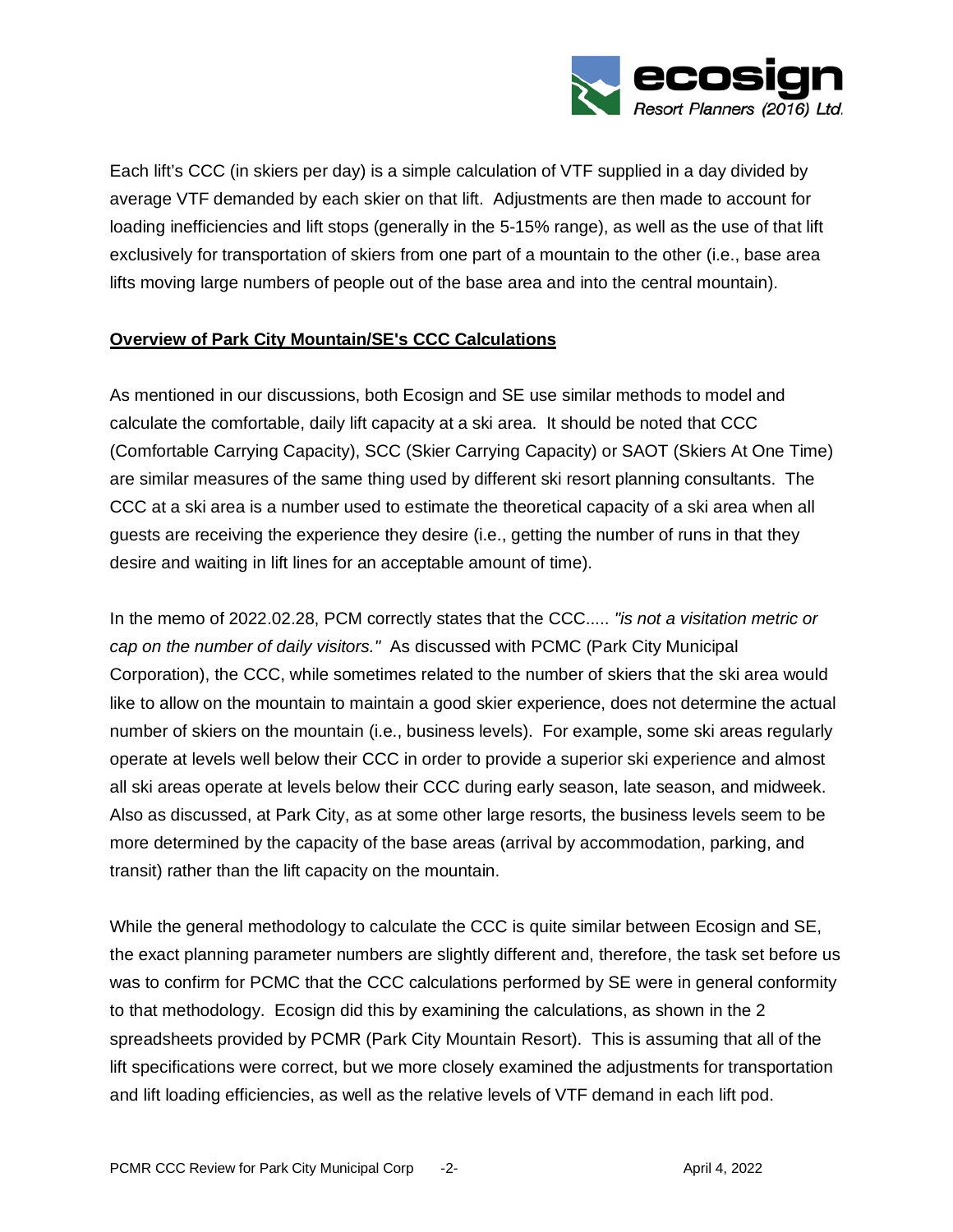

### **Analysis of PCMR/ SE CCC Calculations**

As mentioned, Ecosign and SE use similar methods but slightly different planning parameters to model ski area capacity. According to the numbers on this table, it seems the planning parameters that SE is using for PCMR are the same or similar to the planning parameters they (or Ecosign) would use at similar resorts.

After closely examining the CCC tables of the current conditions, it appears that most of the numbers used match with the general skier circulation on the mountain and skier skill levels in each lift pod, therefore the CCC calculation for current conditions appears to be appropriate.

The CCC tables for the proposed conditions have identical numbers used for calculation of the CCC's except where lifts are replaced, upgraded or removed or affected by the upgrades (Eagle, Eaglet, Silverlode, Three Kings).

The new Silverlode lift will be located in the same position as the existing lift but with increased capacity, therefore, all of the numbers in the calculations would remain the same except for the rated hourly capacity, which results in a proportionate increase in CCC (as shown in the table submitted to PCMC).

PCMR proposes to install a new Eagle lift that generally goes from the existing bottom of Eagle to the ridge near the top of the Eaglet lift, with a mid station offload located near the top of the existing Three Kings lift. Both the existing Eagle and Eaglet lifts will be removed. According to the application memo, the new Eagle lift will function as a staging lift in the morning and for return cycle skiing on the trails currently served by the Three Kings lift (and assumably, as a return cycle skiing lift for trails coming off the ridge on the terrain spanning from Commitment to Men's & Ladies' SL). The CCC table shows a large adjustment for transportation functions, which makes sense. This is assuming that the lift is proposed largely for staging in the morning, and will run less than full during the rest of the day due to the fact the higher capacity has been chosen primarily to efficiently stage people out of the base area more quickly in the morning (to reduce lift lines at the base area). The one number that does seem to be out of place however, is the VTF demand assigned to this lift. As listed in the table, the VTF demand on this new Eagle lift is 19,087 Vertical Transport Feet/Day, which is appropriate for a lift that services black diamond terrain.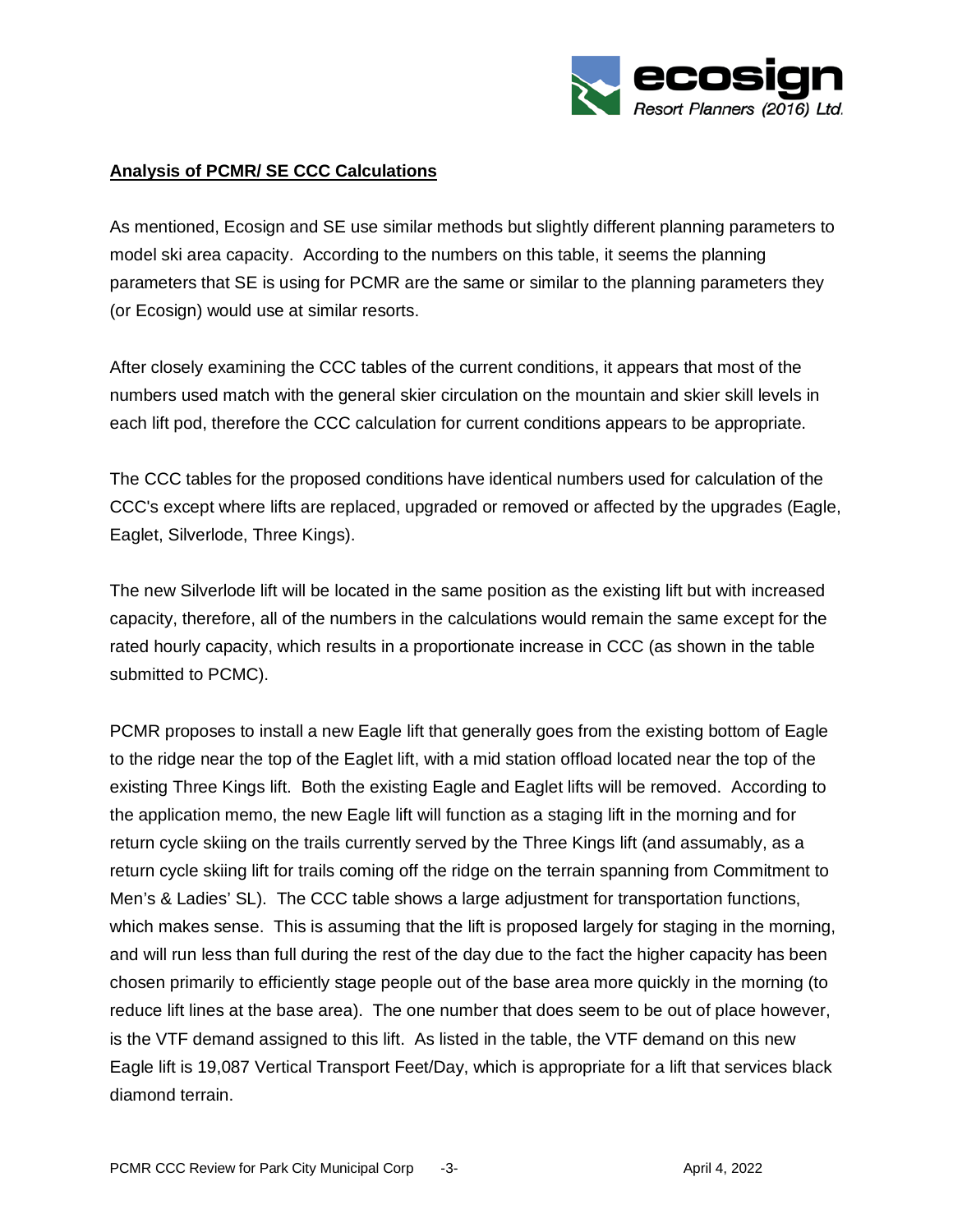

However, as described in the application memo, this new lift alignment now services a combination of black diamond, blue and green terrain, which means that the average VTF demand per skier on this lift should drop dramatically; our estimate is that the VTF demand on this lift would likely shift to the 12,000 to 13,000 Vertical Transport Feet/Day range based on the mix of trails serviced by the new Eagle lift. If we use the 13,000 Vertical Transport Feet/Day figure, then the calculated CCC of the new Eagle lift would be approximately 850 skiers per day (270 higher than the 580 calculated on the table included in the application).

In the application memo, PCMR/SE has argued that the combined CCC in this zone would increase by a total of approximately 120 skiers per day as a result of the installation of the new Eagle, the removal of the old Eagle, the removal of the Eaglet, and the reduced utilization of the Three Kings chair due to the attractiveness of using the bottom section of the new Eagle as a return cycle skiing lift on the Three Kings terrain.

The recalculation of the Eagle CCC using the adjusted VTF number as shown above would increase the mountain's total CCC by approximately 270; higher than the number provided in the application table (from 12,860 to 13,130 Vertical Transport Feet/Day). While we believe that a reduction in the CCC assigned to Three Kings makes sense due to the competition from this new high capacity and easier loading lift, we believe that the reduction may actually be understated. If the lower section of Eagle does in fact service exactly the same terrain as Three Kings (we assume so from descriptions from PCMC, as we have not received a plan showing its exact location) we could imagine a situation where the existing Three Kings lift would basically go unused during the bulk of the day, due to the attractiveness of the new Eagle lift. If this does happen, then we can imagine that the lift company would choose not to operate that lift (as it would be running empty) and therefore its CCC would effectively be zero. In that case, the overall Mountain CCC, with Eagle at 850 and Three Kings at 0, would be almost identical to that in the application table (12,850 vs 12,860).

# **Effect of Increase of CCC over Current CCC**

As discussed, the CCC calculation is simply a model that describes the theoretical capacity of the ski area that would provide a good skier experience. An increase in CCC does not directly cause an increase in business or in demand. If business levels remain the same, an increase in CCC will result in a better skier experience, with shorter lift lines and potentially marginally more skiing available for each skier due to less time waiting in the lift line.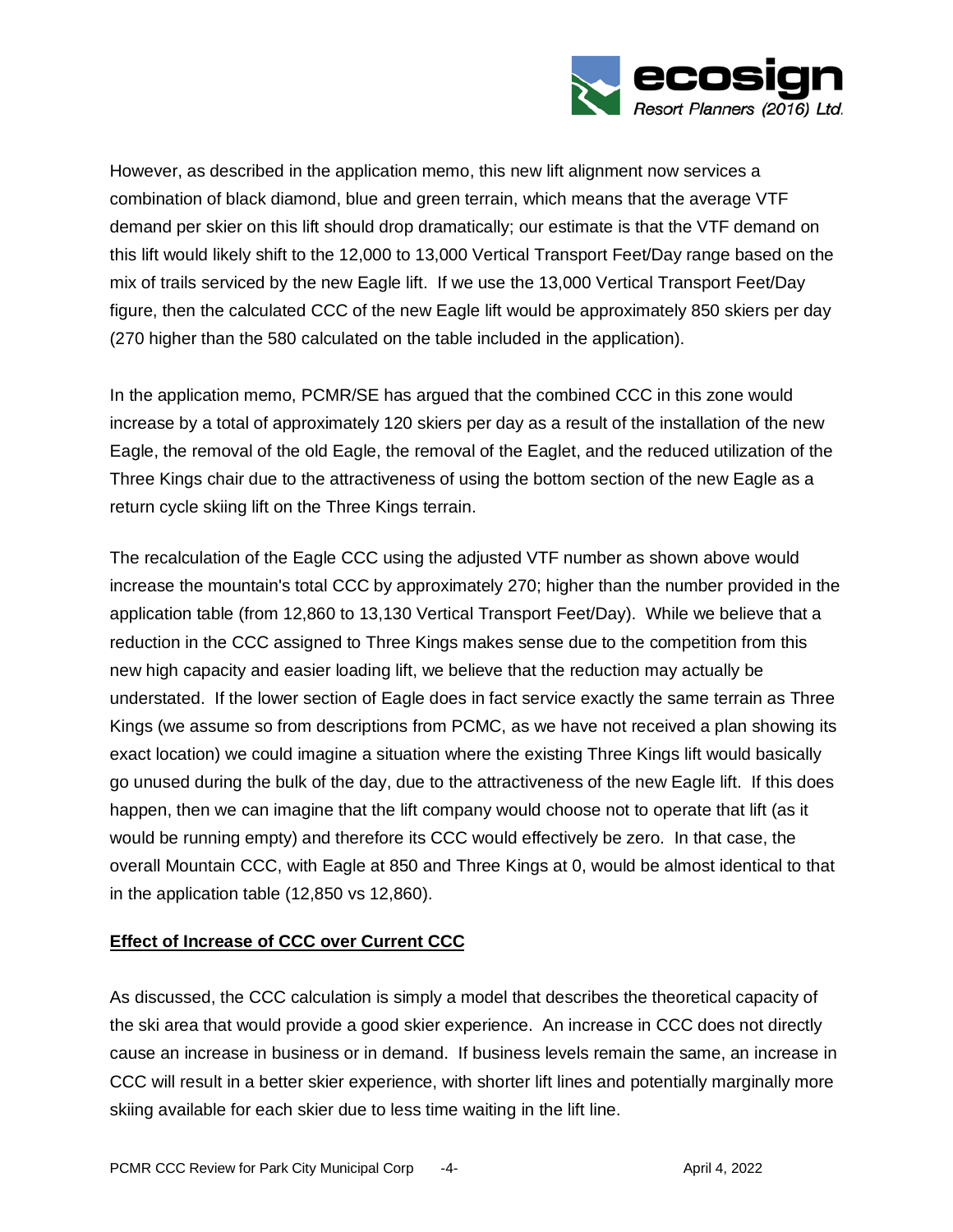

Due to the maximized use of the current accommodation and parking inventory at the base areas, business levels (& base area throughput) are unlikely to rise in the short term unless measures are taken to increase the occupancy of the parked vehicles or increase transit/shuttle use to those base areas.

In summary, although there is not a direct effect on business levels due to an increase in CCC, that better skier experience will likely make skiing at the resort even more attractive, which could be a factor in putting more pressure on the base areas.

Respectfully submitted,

 $\frac{\mu}{\mu}$ 

Dave Felius Ecosign Resort Planners (2016) Ltd.



**Assumed Location of New Eagle lift (magenta Line) (Mid-station unload near top of Three Kings)**